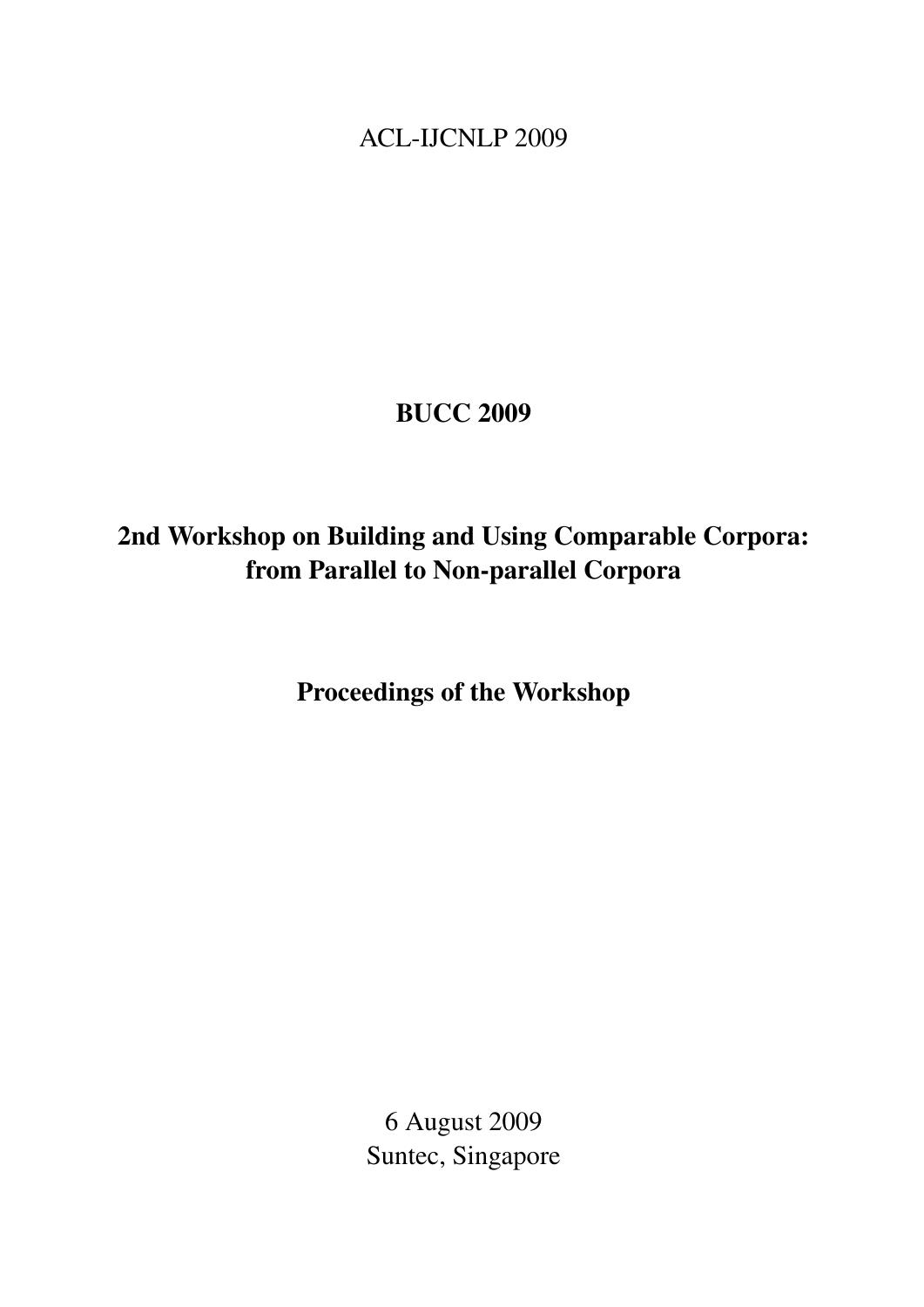Production and Manufacturing by *World Scientific Publishing Co Pte Ltd 5 Toh Tuck Link Singapore 596224*

 c 2009 The Association for Computational Linguistics and The Asian Federation of Natural Language Processing

Order copies of this and other ACL proceedings from:

Association for Computational Linguistics (ACL) 209 N. Eighth Street Stroudsburg, PA 18360 USA Tel: +1-570-476-8006 Fax: +1-570-476-0860 acl@aclweb.org

ISBN 978-1-932432-53-4 / 1-932432-53-1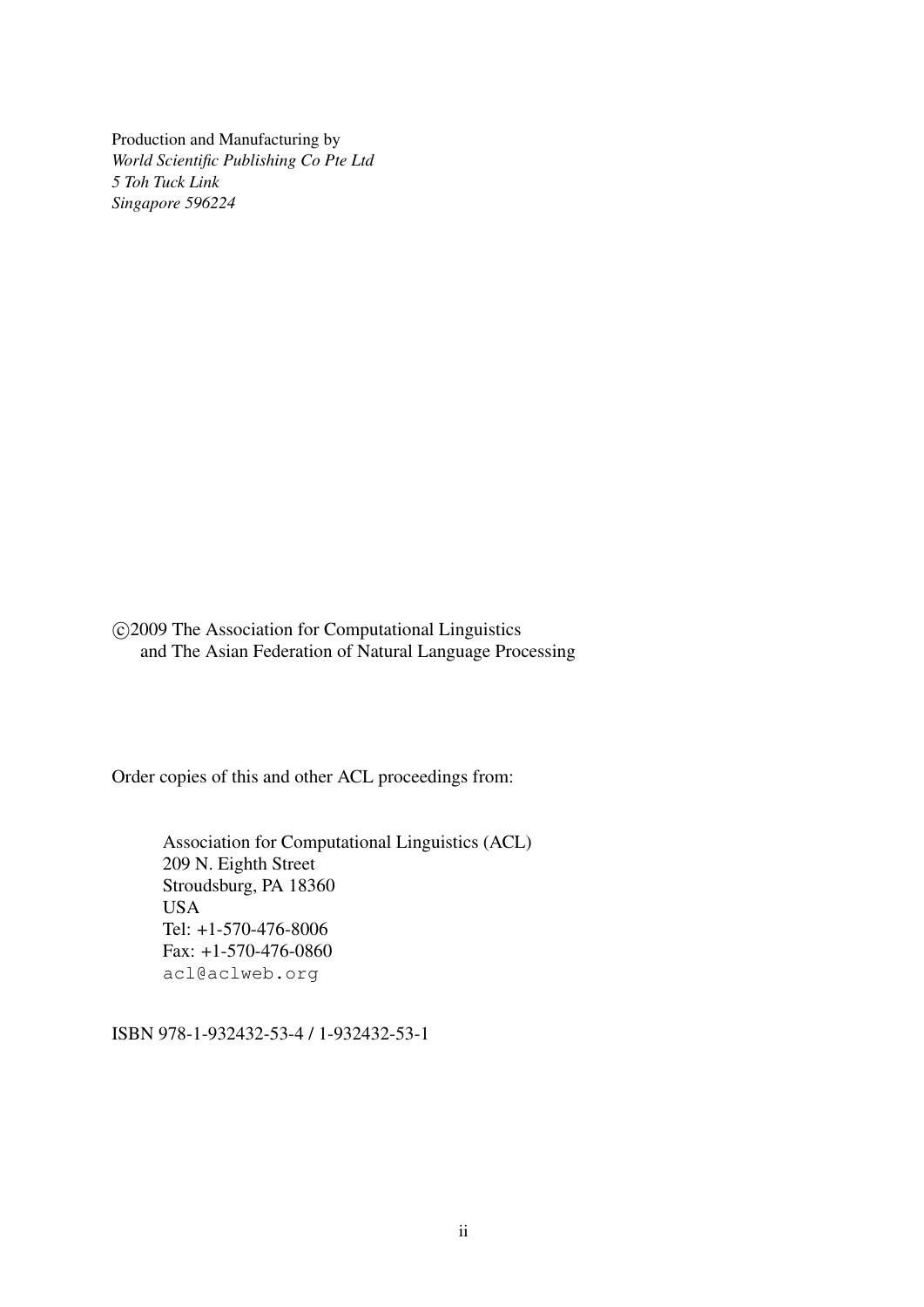## Introduction

Research in comparable corpora has been motivated by two main reasons in the language engineering and the linguistics communities. In language engineering, it is chiefly motivated by the need to use comparable corpora as training data for statistical NLP applications such as statistical machine translation or cross-language information retrieval. In linguistics, on the other hand, comparable corpora are of interest themselves in providing intra-linguistic discoveries and comparisons. It is generally accepted in both communities that comparable corpora are documents in one to many languages, that are comparable in content and form in various degrees and dimensions. It was pointed out that parallel corpora are at one end of the spectrum of comparability whereas quasi-comparable corpora are at the other end. We believe that the linguistic definitions and observations in comparable corpora can improve methods to mine such corpora for applications to statistical NLP. As such, it is of great interest to bring together builders and users of such corpora.

Parallel corpora are a key resource as training data for statistical machine translation, and for building or extending bilingual lexicons and terminologies. However, beyond a few language pairs such as English-French or English-Chinese and a few contexts such as parliamentary debates or legal texts, they remain a scarce resource, despite the creation of automated methods to collect parallel corpora from the Web. Interest in non-parallel forms of comparable corpora in language engineering primarily ensued from the scarcity of parallel corpora. This has motivated research into the use of comparable corpora: pairs of monolingual corpora selected according to the same set of criteria, but in different languages or language varieties. Non-parallel yet comparable corpora overcome the two limitations of parallel corpora, since sources for original, monolingual texts are much more abundant than translated texts. However, because of their nature, mining translations in comparable corpora is much more challenging than in parallel corpora. What constitutes a good comparable corpus, for a given task or per se, also requires specific attention: while the definition of a parallel corpus is fairly straightforward, building a non-parallel corpus requires control over the selection of source texts in both languages.

With the advent of online data, the potential for building and exploring comparable corpora is growing exponentially. Comparable documents in languages that are very different from each other pose special challenges as very often, the non-parallel-ness in sentences can result from cultural and political differences.

Following the success of the first workshop on Building and Using Comparable Corpora at LREC 2008 in Marrakech, this second workshop again brings together language engineers as well as linguists interested in the constitution and use of comparable corpora, ranging from parallel to non-parallel corpora. In the larger context of the joint ACL-IJCNLP conference, this time the workshop specifically aimed to solicit contributions from researchers in different geographical regions, in order to highlight in particular the issues with comparable corpora across languages that are very different from each other, such as across Asian and European languages. Research in minority languages is also of particular interest. We are very glad to include papers on languages as varied as Arabic, Chinese, English, French, Japanese, Uyghur and even sign language.

We would like to thank all people who in one way or another helped in making this workshop a success. Our particular thanks go to Ken Church for accepting to give the invited presentation, to the participants of the panel discussion, to the members of the program committee, to the ACL-IJCNLP workshop cochairs Jimmy Lin and Yuji Matsumoto, and to the members of the local organizing committee. Last but not least we would like to thank our authors and the participants of the workshop.

Pascale Fung, Pierre Zweigenbaum, Reinhard Rapp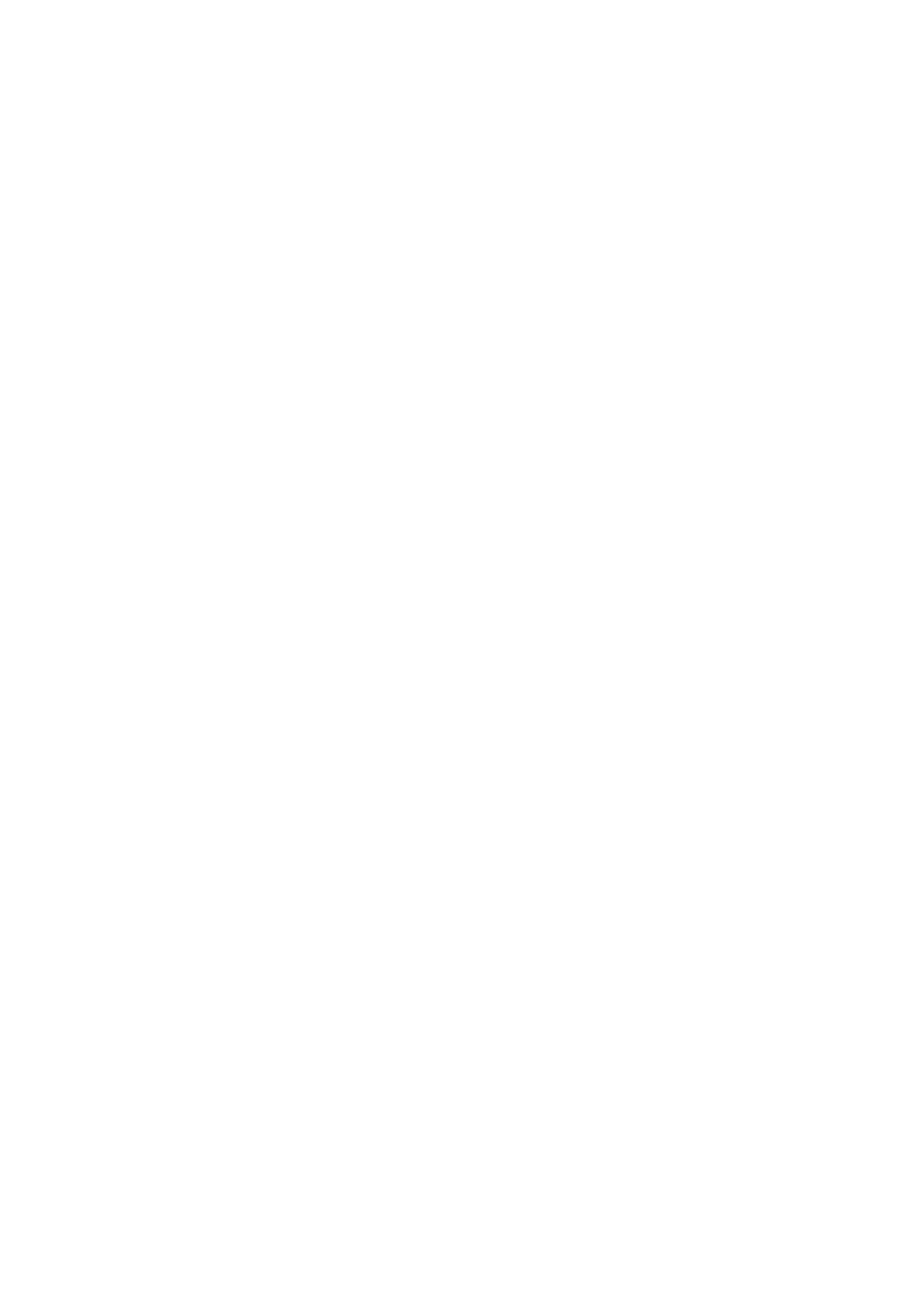#### Organizers:

Pascale Fung (Hong Kong University of Science & Technology—HKUST) Pierre Zweigenbaum (LIMSI-CNRS, France) Reinhard Rapp (University of Mainz, Germany & University of Tarragona, Spain)

### Program Committee:

Askar Hamdulla (Xinjiang University, China) Srinivas Bangalore (AT&T Labs, US) Lynne Bowker (University of Ottawa, Canada) Éric Gaussier (Université Joseph Fourier, Grenoble, France) Gregory Grefenstette (Exalead, Paris, France) Satoshi Isahara (National Institute of Information and Communications Technology, Japan) Min-Yen Kan (National University of Singapore) Adam Kilgarriff (Lexical Computing Ltd, UK) Philippe Langlais (Université de Montral, Canada) Rada Mihalcea (University of North Texas, US) Dragos Stefan Munteanu (Language Weaver, Inc., US) Grace Ngai (Hong Kong Polytechnic University, Hong Kong) Carol Peters (ISTI-CNR, Pisa, Italy) Serge Sharoff (University of Leeds, UK) Richard Sproat (OGI School of Science & Technology, US) Mandel Shi (Xiamen University, China) Yujie Zhang (National Institute of Information and Communications Technology, Japan)

### Invited Speaker:

Kenneth Ward Church (Chief Scientist, Human Language Technology Center of Excellence, Johns Hopkins University, US)

#### Workshop Technical Support:

Ricky Chan Ho Yin (Hong Kong University of Science & Technology)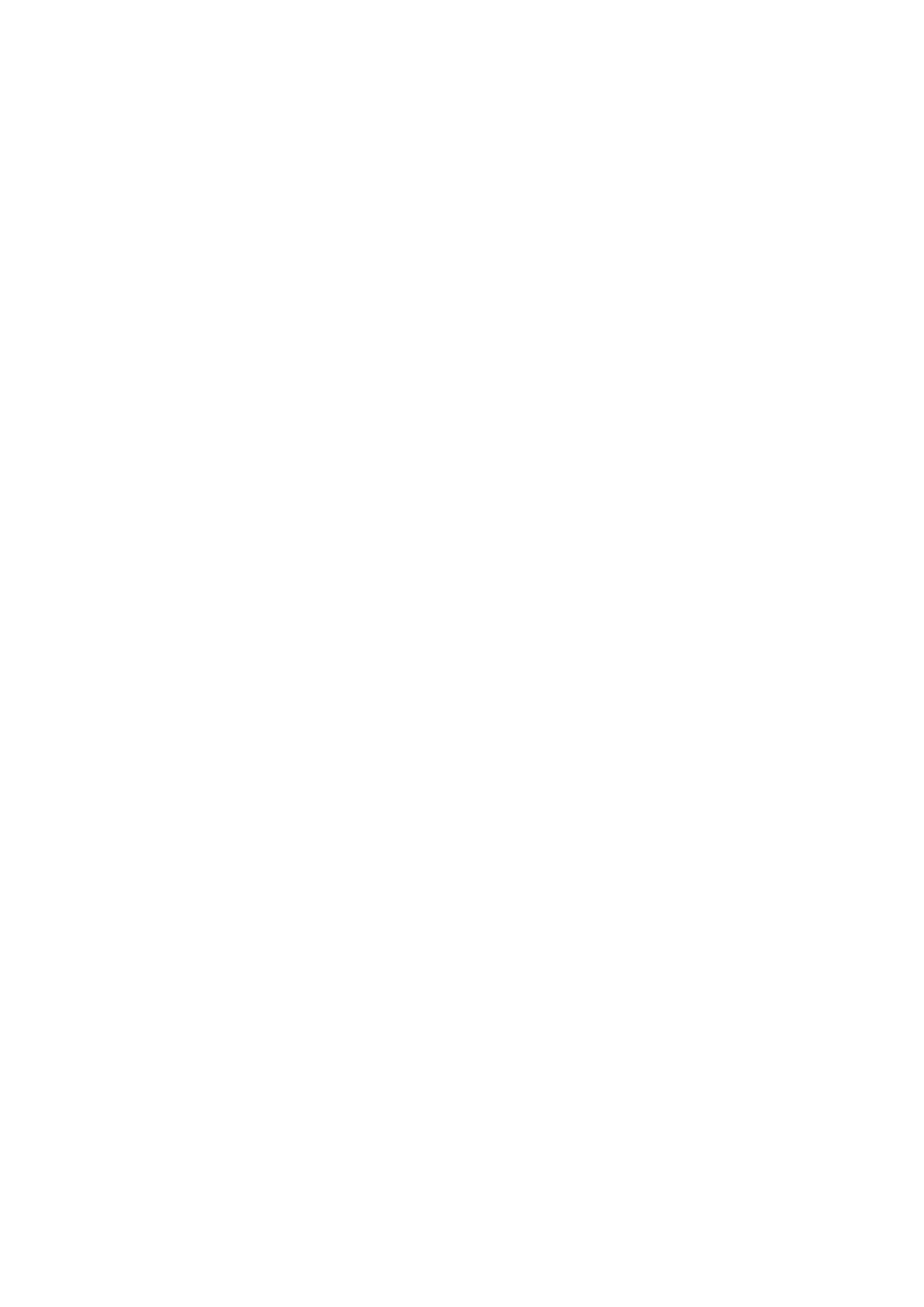## Table of Contents

| Repetition and Language Models and Comparable Corpora                                             |
|---------------------------------------------------------------------------------------------------|
| Extracting Lay Paraphrases of Specialized Expressions from Monolingual Comparable Medical Corpora |
| An Extensible Crosslinguistic Readability Framework                                               |
| An Analysis of the Calque Phenomena Based on Comparable Corpora                                   |
| Active Learning of Extractive Reference Summaries for Lecture Speech Summarization                |
| Train the Machine with What It Can Learn-Corpus Selection for SMT                                 |
| Mining Name Translations from Comparable Corpora by Creating Bilingual Information Networks       |
| Chinese-Uyghur Sentence Alignment: An Approach Based on Anchor Sentences                          |
| <b>Exploiting Comparable Corpora with TER and TERp</b>                                            |
| Compilation of Specialized Comparable Corpora in French and Japanese                              |
| Toward Categorization of Sign Language Corpora                                                    |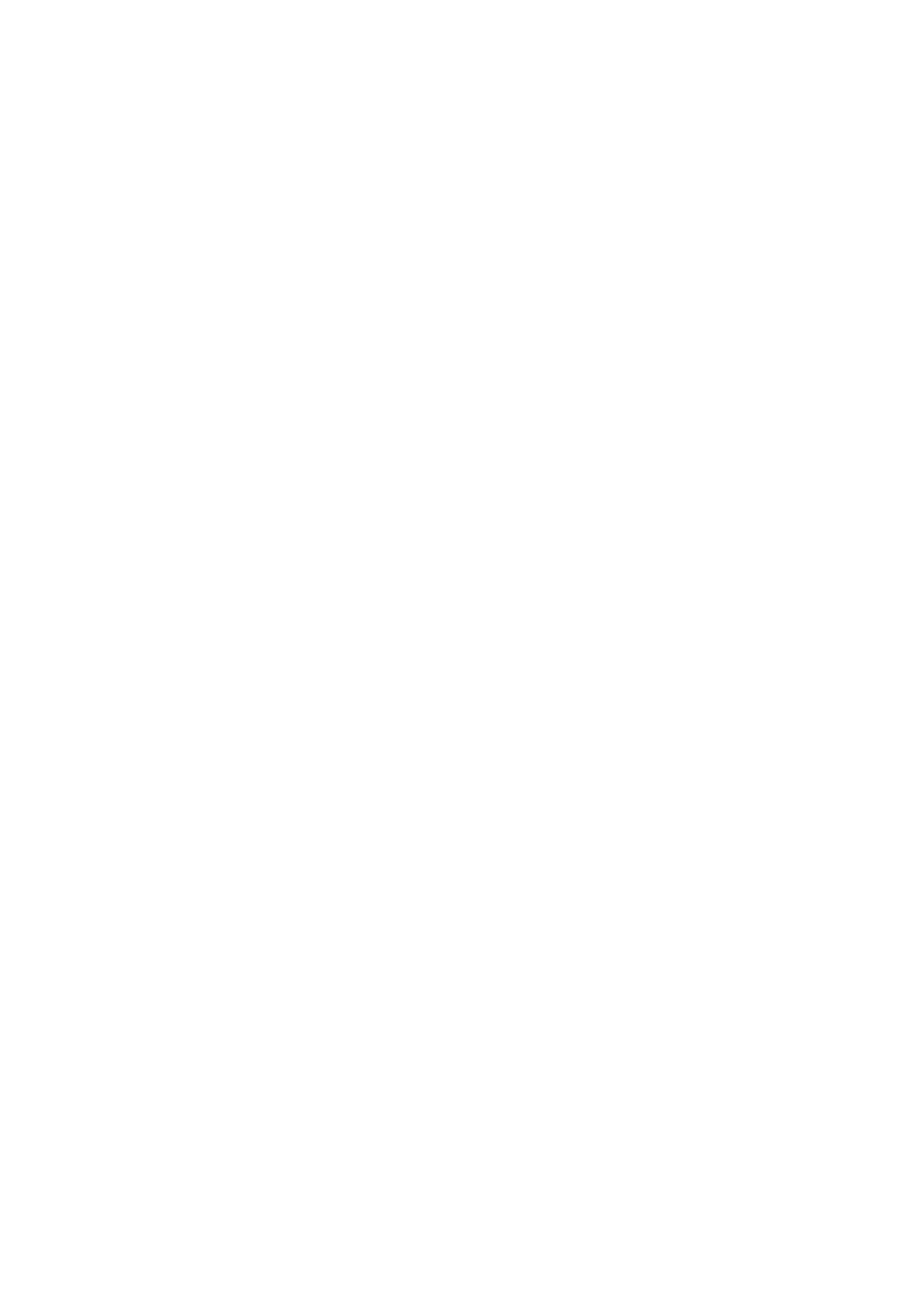# Conference Program

### Thursday, August 6, 2009

| 8:45  | Welcome and Introduction                                                                                                                        |
|-------|-------------------------------------------------------------------------------------------------------------------------------------------------|
|       | <b>Invited Presentation</b>                                                                                                                     |
| 9:00  | Repetition and Language Models and Comparable Corpora<br>Ken Church                                                                             |
| 10:00 | Coffee break                                                                                                                                    |
|       | <b>Information Extraction and Summarization</b>                                                                                                 |
| 10:30 | Extracting Lay Paraphrases of Specialized Expressions from Monolingual Compa-<br>rable Medical Corpora<br>Louise Deléger and Pierre Zweigenbaum |
| 10:55 | An Extensible Crosslinguistic Readability Framework<br>Jesse Kirchner, Justin Nuger and Yi Zhang                                                |
| 11:20 | An Analysis of the Calque Phenomena Based on Comparable Corpora<br>Marie Garnier and Patrick Saint-Dizier                                       |
| 11:45 | Active Learning of Extractive Reference Summaries for Lecture Speech Summariza-<br>tion<br>Jian Zhang and Pascale Fung                          |
| 12:10 | Lunch break                                                                                                                                     |